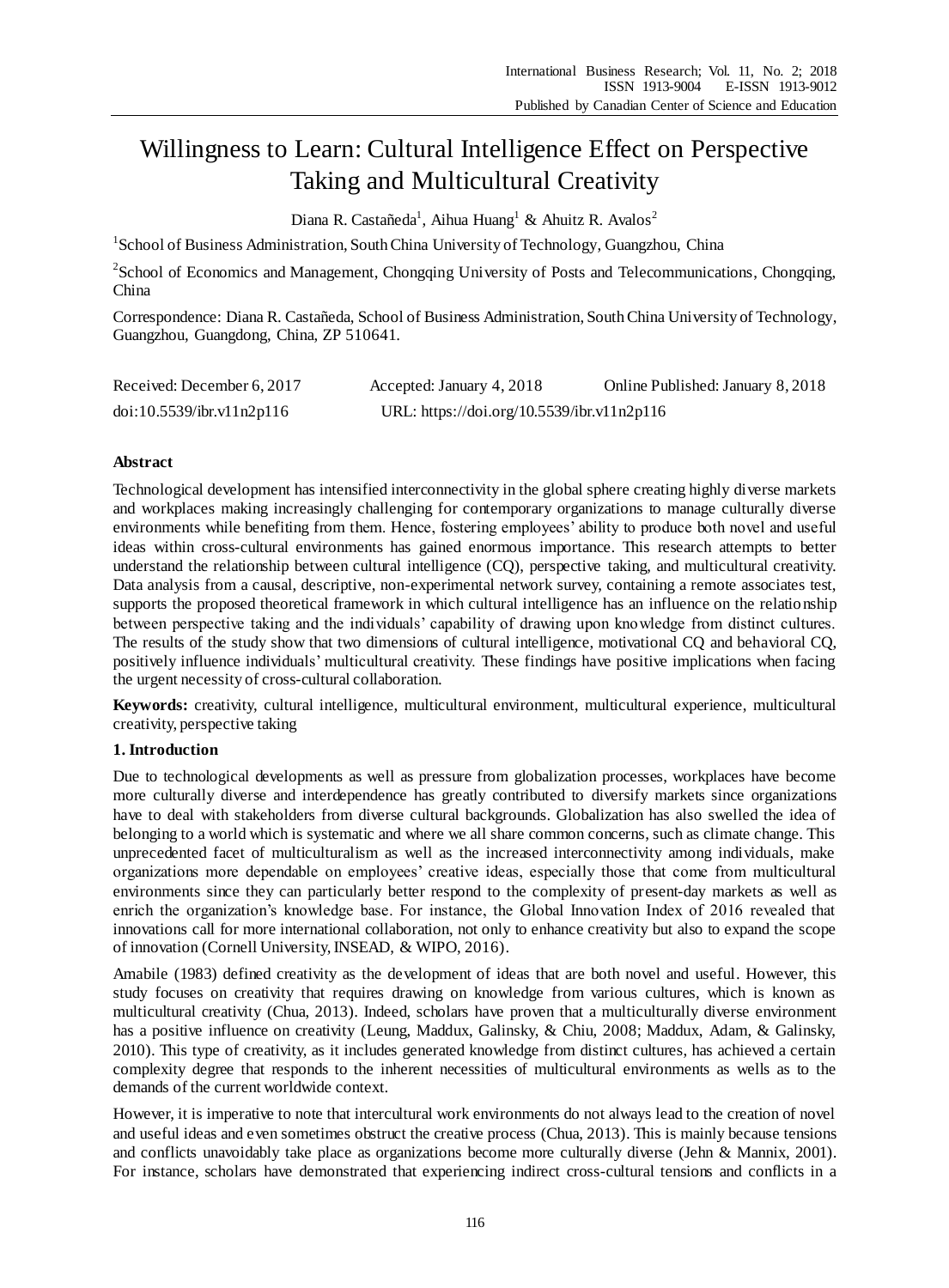direct social environment strengthens ideas of cultural incompatibility and stereotypes, hence it alters individuals' capacity to make use of knowledge from various cultures (Chua, 2013). Researchers have not yet found how to mitigate this negative effect of ambient cultural disharmony on creativity.

An initial approach in the literature of creativity aiming to enhance the creative process has studied three key factors: climate, trust, and knowledge sharing (Černe, Nerstad, Dysvik, & Škerlavaj, 2014; Grant & Berry, 2011). Nonetheless, all these studies have not considered the role of multicultural environments thus far. A more approximate approach in the research about diversity has studied diverse teams, where scholars have reported that work teams are enriched by their diversity (Hoever, Van Knippenberg, Van Ginkel, & Barkema, 2012).

A growing body of studies being conducted around the world suggests that the current global conditions demand to improve individuals' competence to function adequately when they face cross-national assignments, which take place in multicultural situations, ethnically-distinct environments or organizations that differ in their corporate culture. This ability is known as Cultural Intelligence (CQ) (Bhagat, 2006; Livermore, Ang, & Van Dyne, 2010). Cultural intelligence enables individuals not only to adapt to a new cultural environment but also to absorb expertise from it to design a strategy in order to perform in a competent manner. Therefore, its relevance lies on the fact that, as well as emotional intelligence (EQ) and intelligence quotient (IQ) (Daher, 2015), it is a competence which can be cultivated (Erez et al., 2013). Cultural intelligence has the power to determine the performance success or failure of an individual (Ang et al., 2007; Bücker, Furrer, Poutsma, & Buyens, 2014; Ng, Ang, & Van Dyne, 2011) in a certain environment. This plays a pivotal role to excel in today's work environment.

Cultural intelligence is comprised of four dimensions: metacognitive, cognitive, motivational, and behavioral. Metacognitive CQ refers to individuals' capability to strategize in a cross-cultural environment. That is, capabilities such as planning, monitoring, and revising mental models of divergent cultural standards are used to increase awareness of other's cultural preferences. Cognitive CQ denotes the well understanding of other's cultures norms and differences. This dimension is nurtured by knowledge gained through education or firsthand experiences. Motivational CQ is the level of interest in adjusting to multiculturality. When this dimension is displayed, individuals expend energy to learn and perform in cross-cultural situations. Finally, behavioral CQ is the ability to adapt verbal and nonverbal language to interact properly with people from diverse cultural backgrounds. Individuals with high behavioral CQ possess chameleon-like demeanors that involve using culturally fitting words and nonverbal expressions (Ang et al., 2007; Van Dyne, Ang, & Koh, 2008). Furthermore, another approach in the personality literature performed a study about the Big 5 personality traits where researchers found that all four dimensions of CQ show a positive relationship with openness to experience, which at the same time was proven to have a significant relationship with creativity when individuals possess a high extrinsic motivation (Ang & Van Dyne, 2006).

Why is CQ related to creativity? Once individuals have developed the skills to communicate with confidence in a multicultural setting, the acquired knowledge will allow them to learn from their surroundings. Moreover, the willingness to have culturally unfamiliar experiences will facilitate multinational encounters.

This paper contends that cultural intelligence can serve as a path to enrich from a multicultural environment, regardless of its conditions, and has a positive impact on the creative ability of individuals. It proposes that individuals with a superior level of cultural intelligence can not only more easily associate knowledge from different cultures, but also have a more effective communication to take other people's perspectives. The purpose of this research is to respond to the literature gap regarding CQ and its effect on creativity. Additionally, this article suggests that cultural intelligence has a positive association with perspective taking. Individuals can benefit from this as the possibilities to face conflicts related to prejudices, stereotypes, and a hermetic attitude are diminished. Cultivation of CQ can provide individuals with the confidence, strategies, and skills required to adopt openness to learn from people with dissimilar cultural backgrounds and be part of a more novel and refined environment.

#### *1.1 Hypotheses Statement*

#### **The potential advantage of multiculturality**

Cultural diversity is composed of plurality and authenticity of a set of meanings, values, and beliefs that determine thinking and behavior. Despite the importance of innovation for social and economic progress, (Vovchenko, Ivanova, Kostoglodova, Otrishko, & Dzhu, 2016) today's global context makes innovation more dependent on cross-border collaboration (Cornell University et al., 2016). Undoubtedly, the world faces many more complex challenges that demand the construction of new knowledge resulting of cultural exchange to get more enriching answers. It can be understood that cultural diversity is a major driver for development that fosters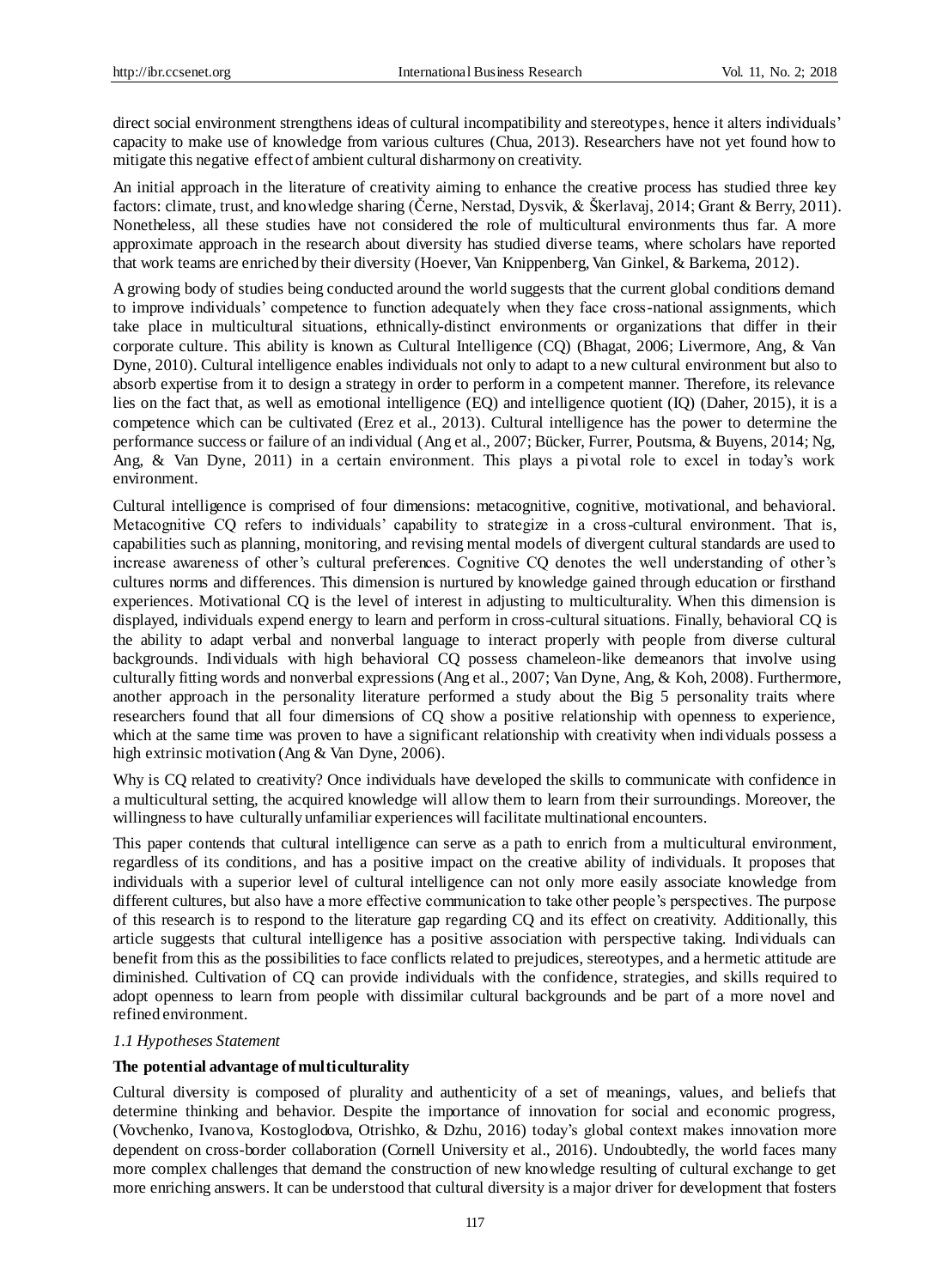economic growth as well as aids to refine ourselves intellectually. Consequently, diversity becomes a way to address the expected improvement in everyone's life.

# **The complexity of cultural diversity**

Culturally diverse environments can have several benefits to individuals who are exposed to them. For instance, scholars have studied how an intercultural ambient enhances creativity (Leung et al., 2008; Maddux et al., 2010). This kind of atmosphere is highly rich in views and it presents an extraordinary opportunity for learning; however, the convergence of plurality is divergent in nature. Therefore, to achieve harmony in such environments as well as maintain its authenticity and disparity is an arduous task. For example, scholars have also discovered that creativity in that kind of environments is not always achieved (Chua, 2013).

The lack of uniformity and homogeneity when organizations are cultural diverse makes tension and conflicts inevitably present (Jehn & Mannix, 2001). Accordingly, to accomplish multicultural creativity in a cultural environment is a complex challenge that requires more than only having cultural diversity.

#### **Cultural intelligence on creativity**

This article moots that, irrespective of the characteristics of their environment, individuals can develop the four dimensions of cultural intelligence to take advantage of it since their level of CQ allows them to express sympathy and expand their perspectives instead of limiting them (Chen & Lin, 2013). As it is related to openness to experience (Ang & Van Dyne, 2006), cultural intelligence strengthens empathy among individuals, hence enables them to relate ideas from different frameworks. Individuals with elevated levels of CQ are able to learn from others as well as cooperate and integrate other people's perspectives into their own judgment.

Furthermore, this research draws upon perspective taking which is defined as cognitive process where, in order to understand others' needs, thoughts, values, and preferences, individuals tend to accept other's points of view and at the same time they are able to see the value of other's ideas (Grant & Berry, 2011). The four dimensions of CQ in a multicultural environment strengthen the cognitive process of perspectives taking, not only in the disposition or motivation that individuals possess, but also in their ability to understand their environment and communicate effectively facilitating the free exchange of ideas.

Perspective taking together with cultural intelligence allows individuals to communicate effectively with people from diverse cultural backgrounds and learn from them. Moreover, perspective taking reduces the chances of conforming to stereotypes (Galinsky & Moskowitz, 2000) and is associated with less person-oriented conflict perceptions (Sessa, 1996). Scholars have also proven that perspective taking has more possibilities to enhance creativity not only because it fosters knowledge exchange (Grant & Berry, 2011), but supports the integration of different ideas and their extensive analysis. The analysis of plural ideas may drive the combination of them (Hargadon & Bechky, 2006).

The following two hypotheses of this research propose that individuals with a higher level of cultural intelligence are more able to engage in a perspective taking cognitive process.

**Hypothesis 1.**Cultural intelligence is positively associated with perspective taking

**Hypothesis 2.** Cultural intelligence strengthens the relationship between perspective taking and multicultural creativity

Finally, this article asserts that when individuals develop the four capabilities of cultural intelligence have a greater opportunity to learn from others, and the knowledge obtained may have a positive impact on their creativity output when they are required to draw on information from various cultures. Within the scope of cross-cultural collaboration, the convergence of the disparity of ideas is based on the ability to know how to listen and learn from each other.

# **2. Method**

#### *2.1 Sample Selection*

To participate in this study, respondents had to meet one of the following criteria (1) have previously moved to a country different from their country of origin for studying or working (2) currently live in a country different from their country of origin for studying or working (3) are currently located in their country of origin but working or studying in an immediate environment which is multiculturally diverse. In all cases, English was the language of instruction in their university or the primary language of communication at their workplace. When compared to working or studying abroad, vacations have an inferior contribution to cross-cultural learning (Bücker, Furrer, & Lin, 2015), thus individuals who had only intercultural experiences derived from international tourism were not considered in the sample selection.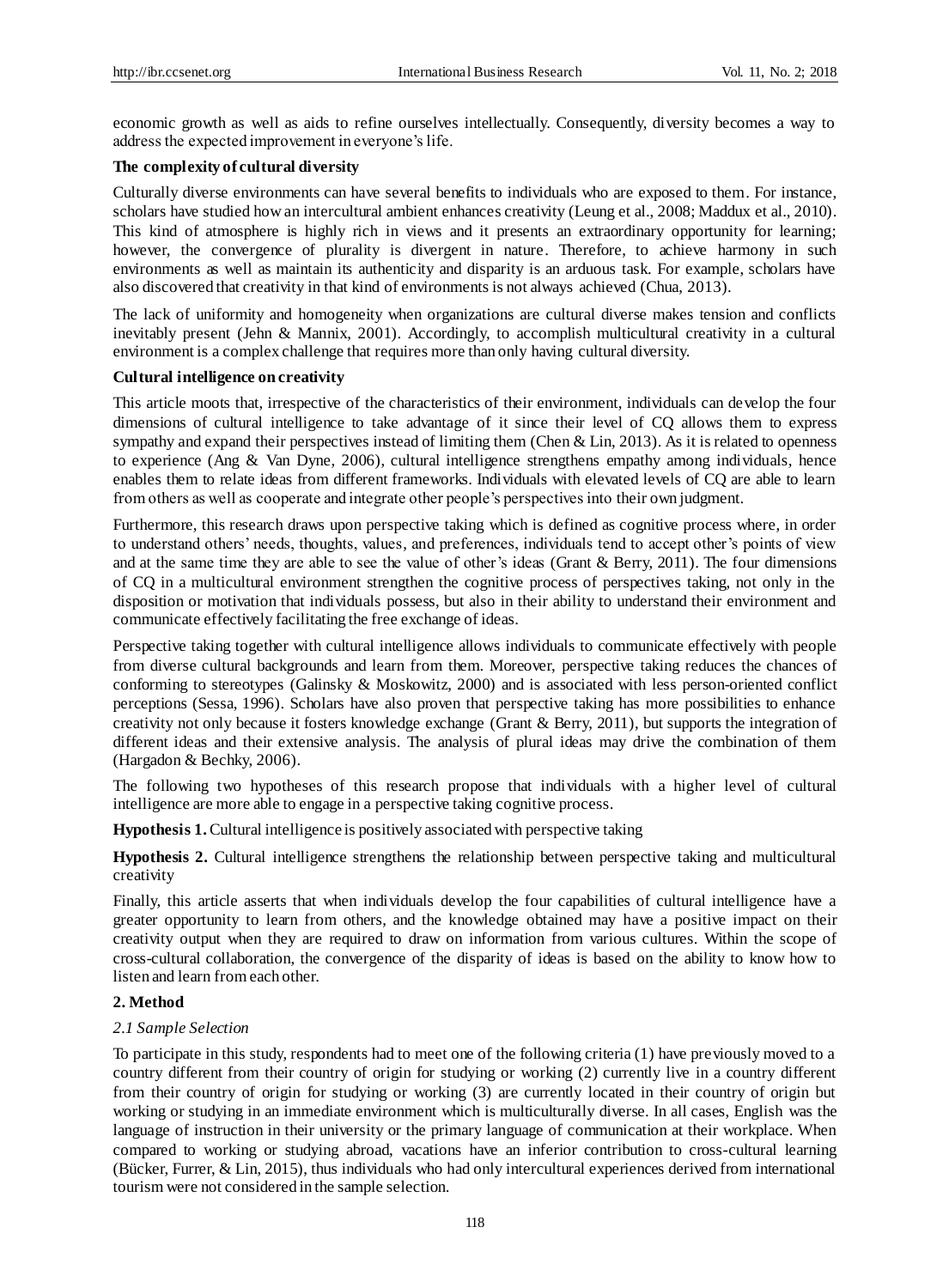# *2.2 Procedure*

The authors distributed a survey online adopting the snowball sampling technique (Goodman, 1961). The participants were invited to forward the survey link to other people they knew that matched the established criteria. This was made to avoid distance and time constraints of the survey administration and to diversify the cultural background of the respondents by reaching people in other countries. At a completion rate of 67.05%, empirical data were collected from 116 respondents. The survey comprised a total of four components; participants were given a maximum of thirty minutes to complete it. The first section collected demographic data such as country of origin and country of current residence, and their own assessment of how culturally diverse they perceived their direct social environment. The two following parts of the survey included items from perspective taking (Davis, 1983) and cultural intelligence scales respectively, and the last part of the survey contained a multicultural Remote Associates Test (RAT) (Chua, 2013). The first three parts of the survey were administered in English and to avoid any misconception or language barrier that may affect the multicultural RAT performance, a simple translation of the trio of words into Spanish, Chinese, and French was provided in the fourth section. Translations were selected according to sample's convenience.

### *2.3 Measures*

### **Multicultural environment**

Since the survey was only administered to people who have previous or current experience working or studying in a country different from their country of origin, and those who, without leaving their country of origin, are situated in a multiculturally diverse environment, such as the International Students Office of a university with significant cross-cultural population, respondents were asked to assess their own direct social surroundings from  $1 =$  "Not at all multiculturally diverse" to  $5 =$  "Highly multiculturally diverse".

### **Multicultural experience**

Participants were asked to indicate the total amount of years that they had spent outside their country of origin at the time of completing the survey, without considering whether their experience was accumulated uninterruptedly or not.

### **Perspective taking**

Participants were asked to answer seven questions on perspective taking that used a seven-point Likert scale (1 = "Strongly disagree", and 7 = "Strongly agree"). These questions were adapted from Davis (1983). Sample items include "When in a multicultural environment, before criticizing somebody I try to imagine how I would feel if I were in his/her place", and "I sometimes try to understand people from distinct cultural groups better by imagining how things look from their perspective". With the purpose of avoiding acquiescence bias and improving the participants' understanding of the questions, some of the items were phrased in reverse.

## **Cultural Intelligence (CQ)**

This article adapted a twenty-item Likert-type scale ( $1 =$  "Strongly disagree", and  $7 =$  "Strongly agree") developed by Bücker et al. (2015) to measure the four dimensions of cultural intelligence; Meta-cognitive CQ, Motivational CQ, Cognitive CQ, and behavioral CQ. To avoid acquiescence bias and improving the participants' understanding of the questions, some of the items were also phrased in reverse.

A reliability analysis for these adapted scales was carried out (Cronbach's  $\alpha = 0.82$ ). All 27 items appeared to be worthy of retention, resulting in a decrease in the alpha value if deleted. The one exception to this was item 5, which would maintain alpha at the same value. Hence, none of the items were removed.

# **Multicultural creativity**

Respondents of the survey were asked to complete a multicultural Remote Associates Test (RAT), which is a cross-cultural version of a widely used tool in psychological and organizations research to assess the ability of individuals to make connections between seemingly dissimilar concepts. The multicultural RAT consists of 12 trios of words that if mingled with a fourth word denote a cross-cultural concept. For instance, the trio of words *Forbidden*, *angels* and *Quebec* when put together with the word *city*, allude to the Forbidden City in Beijing, Los Angeles, California, and the Canadian city of Quebec. As shown in previous research, individuals who possess a high score in the multicultural RAT have the capability to make associations between multiculturally diverse concepts. This test provides confidence about its validity since it was found to be positively associated with the combination of ideas which belong to different cultural backgrounds when performing creative tasks (Chua, 2013).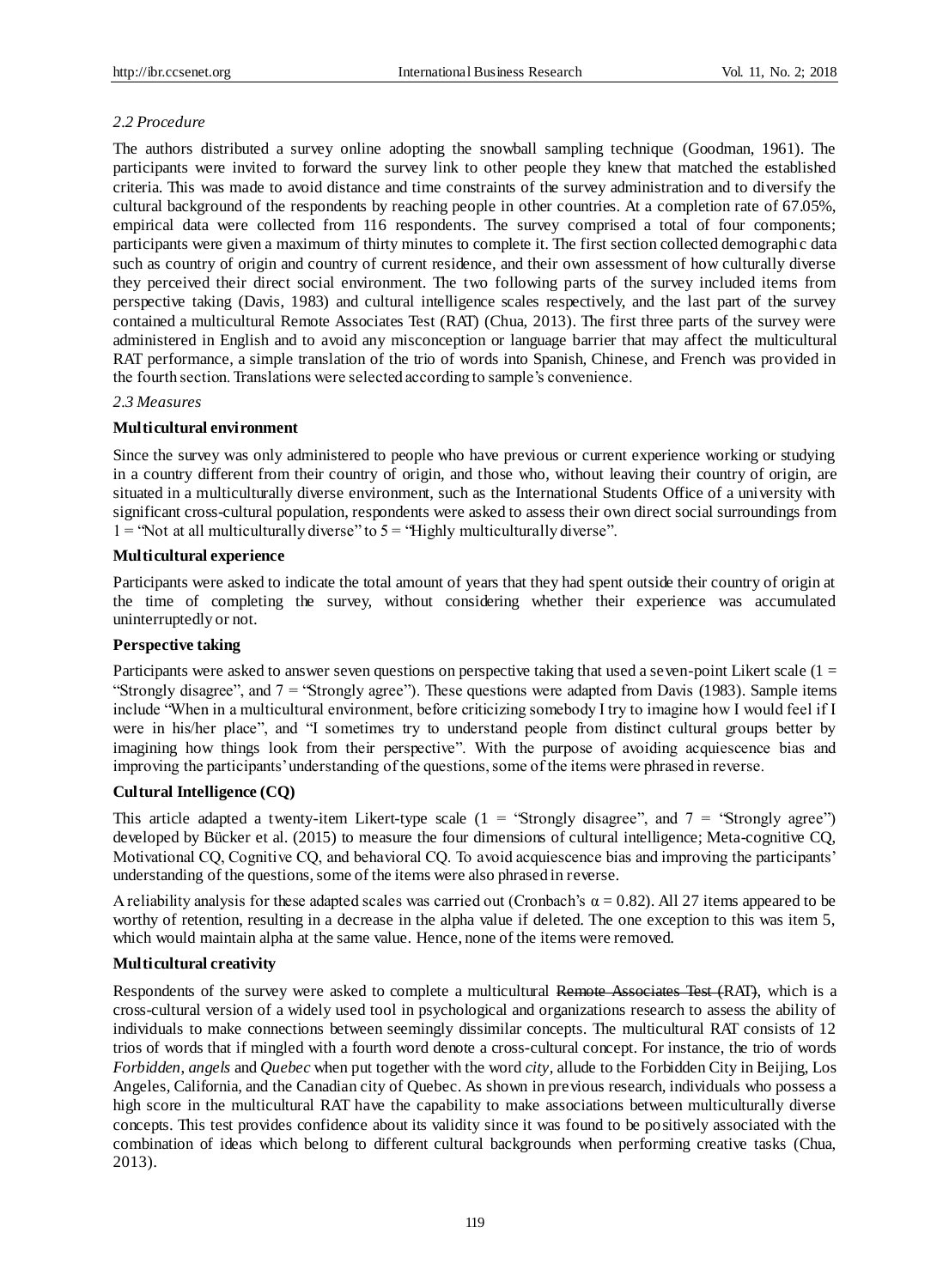#### **3. Results**

#### *3.1 Demographic Profile of the Sample*

After eliminating two surveys which participants answered randomly and had missing data respectively, the final sample analyzed consisted of 114 respondents (61.4% male; 73.7% between 25 and 34 years of age) from 32 countries of origin residing in 26 countries. The majority were employed full-time (46.5%) and 46% were living outside their country of origin at the time of completing the survey.

#### *3.2 Statistics and Data Analysis*

Table 1 exhibits the descriptive statistics and correlations for the variables in this study. All correlations were positively associated and 20 out of 28 were statistically significant. After finding an expected positive, although non-significant, relationship between individuals' cultural intelligence and their multicultural experience (expressed in years spent outside their country of origin), it was observed that perspective taking showed a considerable positive correlation ( $r = .55$ ,  $p < .01$ ) with cultural intelligence as a whole and with each of its four dimensions. This confirms the idea that individuals who cultivate the four dimensions of CQ are more likely to understand others' viewpoints and provides evidence to support Hypothesis 1.

| Variable                                      | Mean   | s.d.  | Min.           | Max. | 1                       | 2           | 3         | $\overline{4}$      | 5         | 6                    | 7    | 8 |
|-----------------------------------------------|--------|-------|----------------|------|-------------------------|-------------|-----------|---------------------|-----------|----------------------|------|---|
| 1. Perspective Taking                         | 37.22  | 5.81  | 18             | 49   |                         |             |           |                     |           |                      |      |   |
| 2. Metacognitive CQ                           | 20.46  | 3.63  | 9              |      | $28$ 0.40 <sup>**</sup> |             |           |                     |           |                      |      |   |
| 3. Cognitive CQ                               | 29.00  | 5.99  | 11             |      | 40 $0.36^{**}$          | $0.40^{**}$ |           |                     |           |                      |      |   |
| 4. Motivational CQ                            | 27.94  | 4.92  | 15             |      | 35 $0.41$ **            | $0.33***$   | $0.41$ ** |                     |           |                      |      |   |
| 5. Behavioral CO                              | 23.27  | 5.19  | 11             |      | 35 $0.42$ **            | $0.35***$   | $0.37***$ | 0.16                |           |                      |      |   |
| 6. Cultural Intelligence                      | 100.67 | 14.06 | 58             |      | $131 \quad 0.55$ **     | $0.68$ **   | $0.81$ ** | $0.67$ **           | $0.67$ ** |                      |      |   |
| 7. Multicultural<br>Creativity                | 4.21   | 3.30  | $\overline{0}$ |      | 12 0.04                 | 0.05        | 0.08      | $0.21$ <sup>*</sup> | $0.25^*$  | $0.21^*$             |      |   |
| 8. Multicultural<br>experience in years<br>安安 | 3.45   | 3.00  | $\overline{0}$ |      | 16 0.09                 | 0.14        | $0.29$ ** | 0.22                | 0.15      | $0.29$ <sup>**</sup> | 0.17 |   |

 $n = 114$  $p < .01$  $p < 0.05$ 

To test Hypothesis 2, a regression analysis was conducted in SPSS (version 24). Table 2 showed that the overall model fit, resulting in  $R^2 = 0.33$  ( $p < .01$ ), improved when the four dimensions of cultural intelligence where added to the regression predicting multicultural creativity. It was also observed that motivational CQ ( $b = 0.17$ ,  $SE = .06$ ,  $p < 0.5$ ) and behavioral CQ (b = 0.15,  $SE = .07$ ,  $p < 0.5$ ) had a particular effect on the relationship between perspective taking and multicultural creativity. Two adjusted regression curves illustrate this phenomenon (see Figures 1 and 2). To better understand this effect, an analysis of the mediating effect of those two variables was conducted using PROCESS macro (version 2.16) for SPSS. The results showed that perspective taking was a significant predictor of behavioral CQ ( $b = .42$ ,  $SE = .08$ ,  $p < .05$ ) and motivational CQ  $(b = .41, SE = .08, p < .05)$ . Moreover, both behavioral CQ  $(b = .29, SE = .11, p < .05)$  and motivational CQ (b)  $=$  .23, SE = .09, p < .05) were significant predictors of multicultural creativity. Finally, perspective taking (b =  $-0.17$ ,  $SE = .10$ ,  $p > .05$ ) was no longer a significant predictor of multicultural creativity after controlling for both mediators (see Figure 3).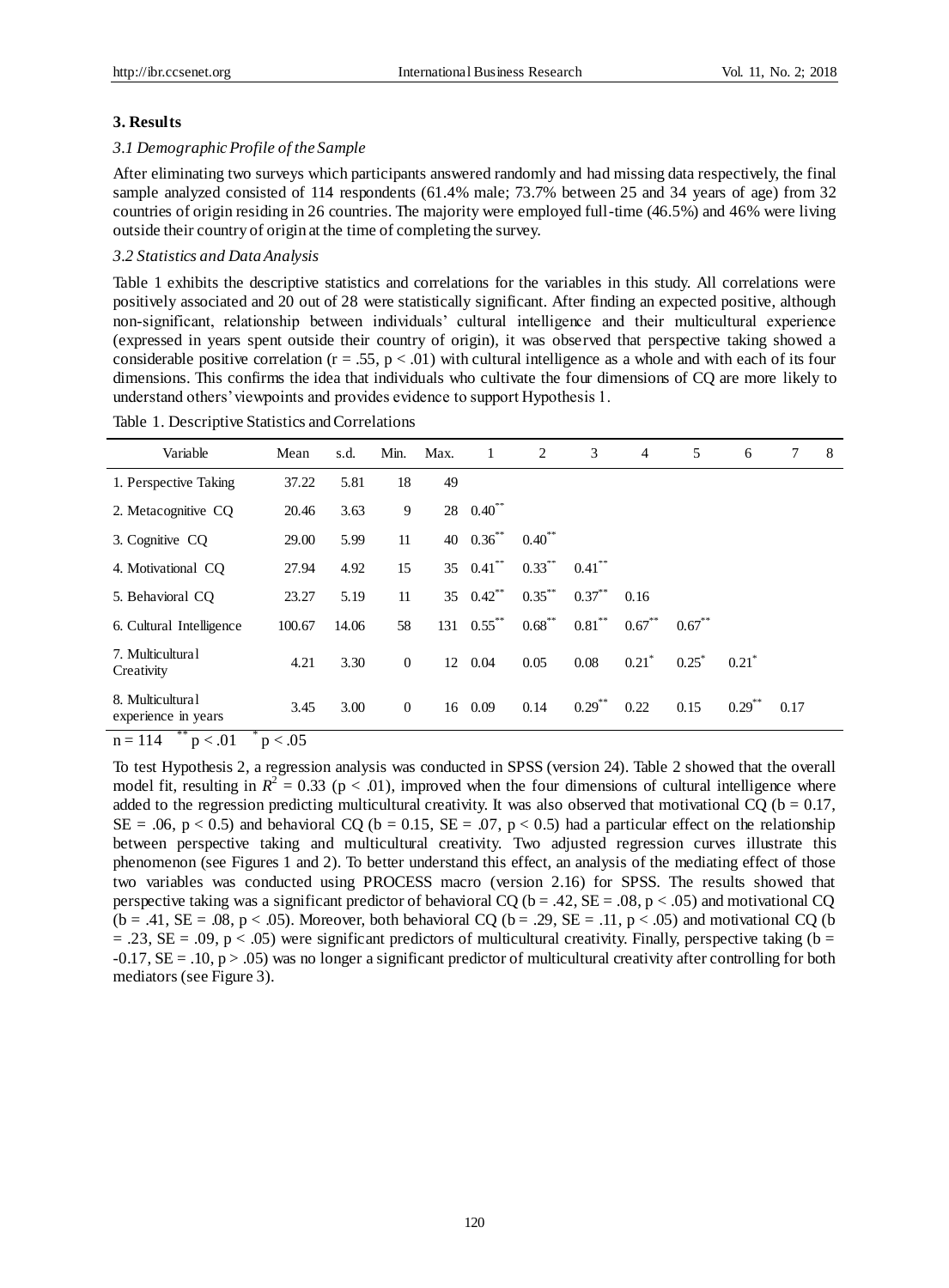# Table 2. Multiple Regression Results

| Predictors                        | $\boldsymbol{b}$ | $\rm SE$ | β       | $\boldsymbol{t}$ | $R^2$       |
|-----------------------------------|------------------|----------|---------|------------------|-------------|
| Model 1: CQ                       |                  |          |         |                  | $0.307*$    |
| Multicultural Experience          | 0.23             | 0.03     | 0.55    | 7.05             |             |
| Model 2: Perspective Taking       |                  |          |         |                  | $0.313*$    |
| Multicultural Experience          | $-0.16$          | 0.16     | $-0.08$ | $-0.98$          |             |
| Cultural Intelligence             | 0.24             | 0.03     | 0.58    | 7.03             |             |
| Model 3: Perspective Taking       |                  |          |         |                  | $0.313*$    |
| Multicultural Experience          | $-0.13$          | 0.16     | $-0.07$ | $-0.80$          |             |
| Metacognitive CQ                  | 0.29             | 0.14     | 0.18    | 2.01             |             |
| Cognitive CQ                      | 0.07             | 0.09     | 0.08    | 0.79             |             |
| Motivational CQ                   | 0.33             | 0.10     | 0.29    | 3.37             |             |
| Behavioral CQ                     | 0.34             | 0.10     | 0.29    | 3.27             |             |
| Model 4: Multicultural Creativity |                  |          |         |                  | $0.336^{*}$ |
| Metacognitive CQ                  | $-0.08$          | 0.09     | $-0.09$ | $-0.82$          |             |
| Cognitive CQ                      | $-0.04$          | 0.06     | $-0.08$ | $-0.70$          |             |
| Motivational CQ                   | 0.17             | 0.06     | 0.27    | 2.71             |             |
| Behavioral CQ                     | 0.15             | 0.07     | 0.22    | 2.17             |             |

 $n = 114$ 

 $*$  p  $< .05$ 



Figure 1. Adjusted Regression Curve for Motivational CQ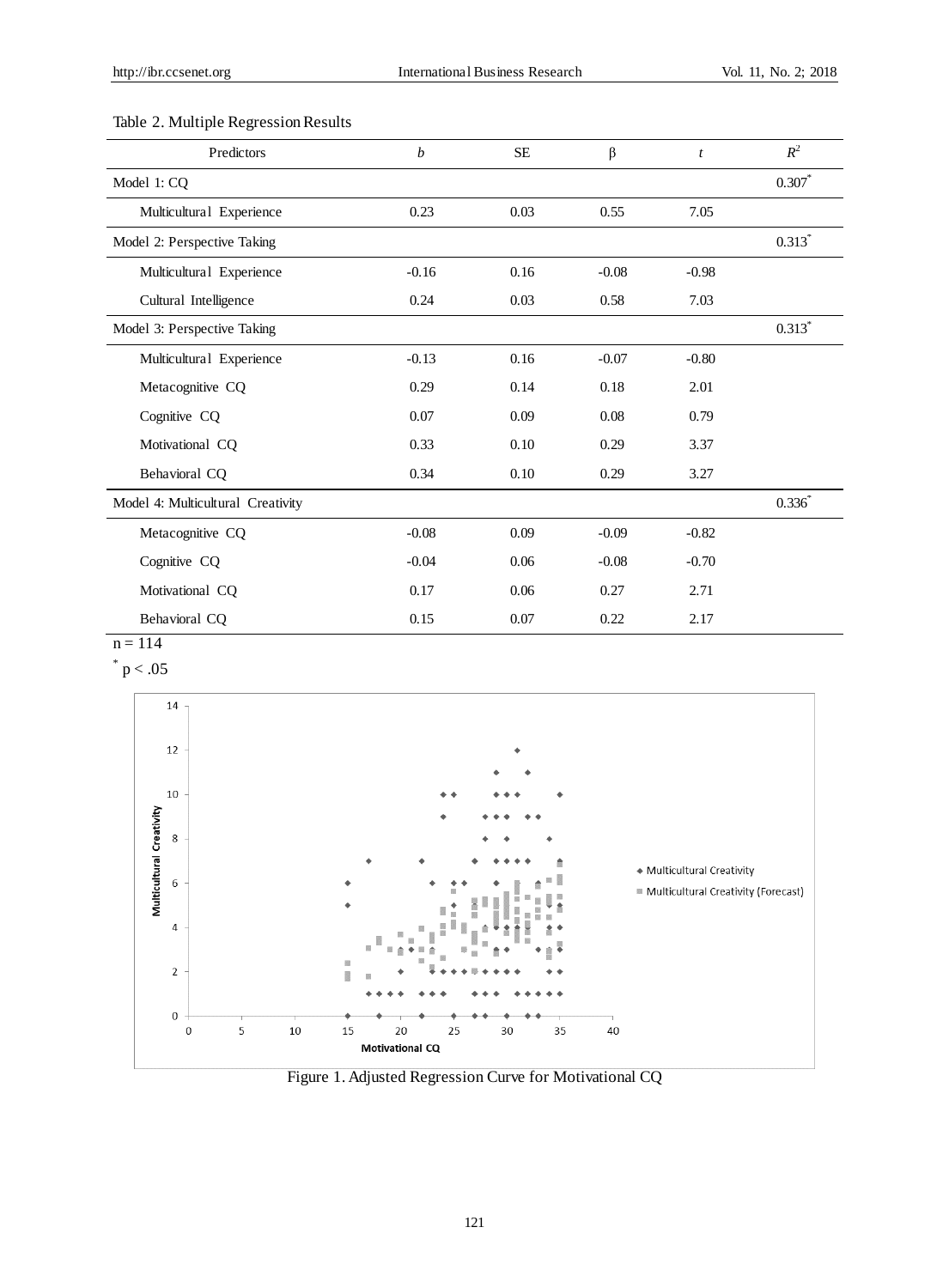

Figure 2. Adjusted Regression Curve for Behavioral CQ



Figure 3. Behavioral CQ and Motivational CQ mediating effect on Perspective taking and Multicultural creativity relationship

 $* p < .05$  Standardized coefficients

# **4. Discussion**

This study of the relationship between cultural intelligence (CQ), perspective taking, and multicultural creativity presents three major contributions to the creativity and cultural intelligence literatures. First, it contributes to the resolution on how to mitigate the negative effects that multiculturally diverse environments may have on individuals' creativity. Second, it supports the use of cultural intelligence as a cultivable tool that enhances the development of creativity. Third, the findings constitute a novel approach to the four dimensions of cultural intelligence and their effect on the development of novel and useful ideas in multiculturally diverse environments.

However, limitations of the study emerge from the dispersion of participants in the sample which led to the impossibility to determine the multicultural environment climate and harmony. Hence, the measurement of the perceived degree of multiculturality within the respondents' immediate social surroundings did not provide an explanation for any of the other variables approached in this article. Future research may include the examination of pertinent variables such as trust and knowledge sharing within a multicultural setting, and to study their relationship with cultural intelligence.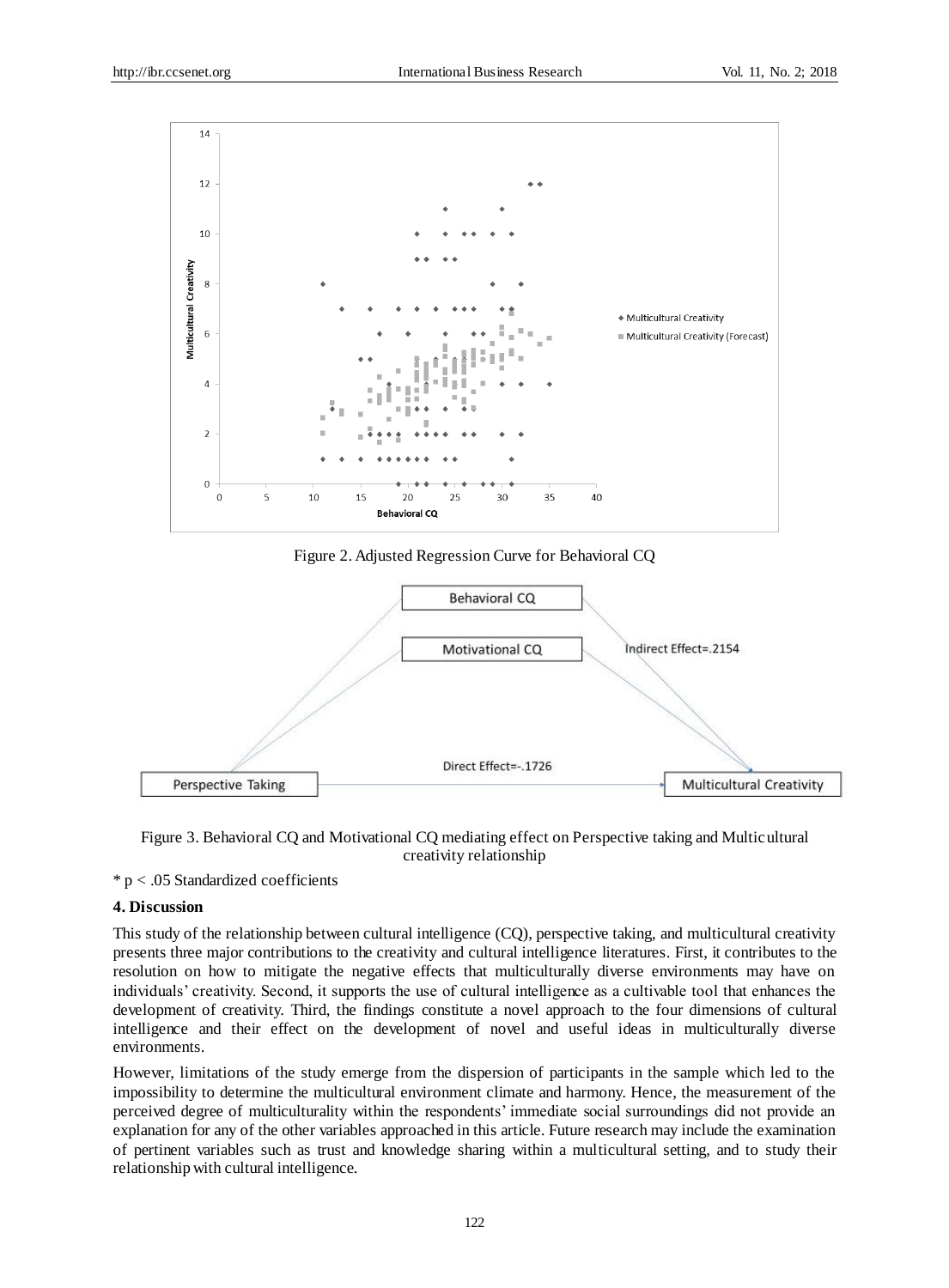In summary, this study provides a major step toward cross-border collaboration in a world that is in vastly need of joint efforts to understand one another across nations and individuals.

#### **References**

- Amabile, T. M. (1983). The social psychology of creativity: A componential conceptualization. *Journal of Personality and Social Psychology*, *45*(2), 357-376. https://doi.org/10.1037/0022-3514.45.2.357
- Ang, S., & Van Dyne, L. (2006). Personality Correlates of the Four-Factor Model of Cultural Intelligence. *Group & Organization Management*, *31*(1), 100-123. https://doi.org/10.1177/1059601105275267
- Ang, S., Van Dyne, L., Koh, C., Ng, K. Y., Templer, K. J., Tay, C., & Chandrasekar, N. A. (2007). Cultural Intelligence: Its Measurement and Effects on Cultural Judgment and Decision Making, Cultural Adaptation and Task Performance. *Management and Organization Review*, *3*(3), 335-371. https://doi.org/10.1111/j.1740-8784.2007.00082.x
- Bhagat, R. S. (2006). Cultural intelligence: Individual interactions across cultures; Working Across Cultures. *The Academy of Management Review*, *31*(2), 489-502. https://doi.org/10.5465/AMR.2006.20208695
- Bücker, J. J. L. E., Furrer, O., & Lin, Y. (2015). Measuring cultural intelligence (CQ): A new test of the CQ scale. *International Journal of Cross Cultural Management*, *15*(3), 259-284. https://doi.org/10.1177/1470595815606741
- Bücker, J. J. L. E., Furrer, O., Poutsma, E., & Buyens, D. (2014). The impact of cultural intelligence on communication effectiveness, job satisfaction and anxiety for Chinese host country managers working for foreign multinationals. *International Journal of Human Resource Management*, *25*(14), 2068-2087. https://doi.org/10.1080/09585192.2013.870293
- Černe, M., Nerstad, C. G. L., Dysvik, A., & Škerlavaj, M. (2014). What goes around comes around: Knowledge hiding, perceived motivational climate, and creativity. *Academy of Management Journal*, *57*(1), 172-192. https://doi.org/10.5465/amj.2012.0122
- Chen, M. L., & Lin, C. P. (2013). Assessing the effects of cultural intelligence on team knowledge sharing from a socio-cognitive perspective. *Human Resource Management*, *52*(5), 675-695. https://doi.org/10.1002/hrm.21558
- Chua, R. Y. J. (2013). The costs of ambient cultural disharmony: Indirect intercultural conflicts in social environment undermine creativity. *Academy of Management Journal*, *56*(6), 1545-1577. https://doi.org/10.5465/amj.2011.0971
- Cornell University, INSEAD, & WIPO. (2016). *The Global Innovation Index 2016 Winning with Global Innovation*. *Stronger Innovation Linkages for*. https://doi.org/978-2-9522210-8-5
- Daher, N. (2015). Emotional and Cultural Intelligences as an assessment tool for Recruiting , Selecting and Training Individual Candidates. *International Journal of Business and Public Administration*, *12*(1), 167-181.
- Davis, M. H. (1983). Measuring individual differences in empathy: A multidimensional approach. *Journal of Personality and Social Psychology*, *44*(1), 113-126. https://doi.org/10.1037/0022-3514.44.1.113
- Erez, M., Lisak, A., Harush, R., Glikson, E., Nouri, R., & Shokef, E. (2013). Going Global: Developing Management Students' Cultural Intelligence and Global Identity in Culturally Diverse Virtual Teams. *Academy of Management Learning & Education*, *12*(3), 330-355. https://doi.org/10.5465/amle.2012.0200
- Galinsky, A. D., & Moskowitz, G. B. (2000). Perspective-taking: Decreasing stereotype expression, stereotype accessibility, and in-group favoritism. *Journal of Personality and Social Psychology*, *78*(4), 708-724. https://doi.org/10.1037/0022-3514.78.4.708
- Goodman, L. A. (1961). Snowball Sampling. *The Annals of Mathematical Statistics*, *32*(1), 148-170. https://doi.org/10.1214/aoms/1177705148
- Grant, A. M., & Berry, J. W. (2011). The necessity of others is the mother of invention: Intrinsic and prosocial motivations, perspective taking, and creativity. *Academy of Management Journal*, *54*(1), 73–96. https://doi.org/10.5465/amj.2011.59215085
- Hargadon, A. B., & Bechky, B. A. (2006). When Collections of Creatives Become Creative Collectives: A Field Study of Problem Solving at Work. *Organization Science*, *17*(4), 484-500. https://doi.org/10.1287/orsc.1060.0200